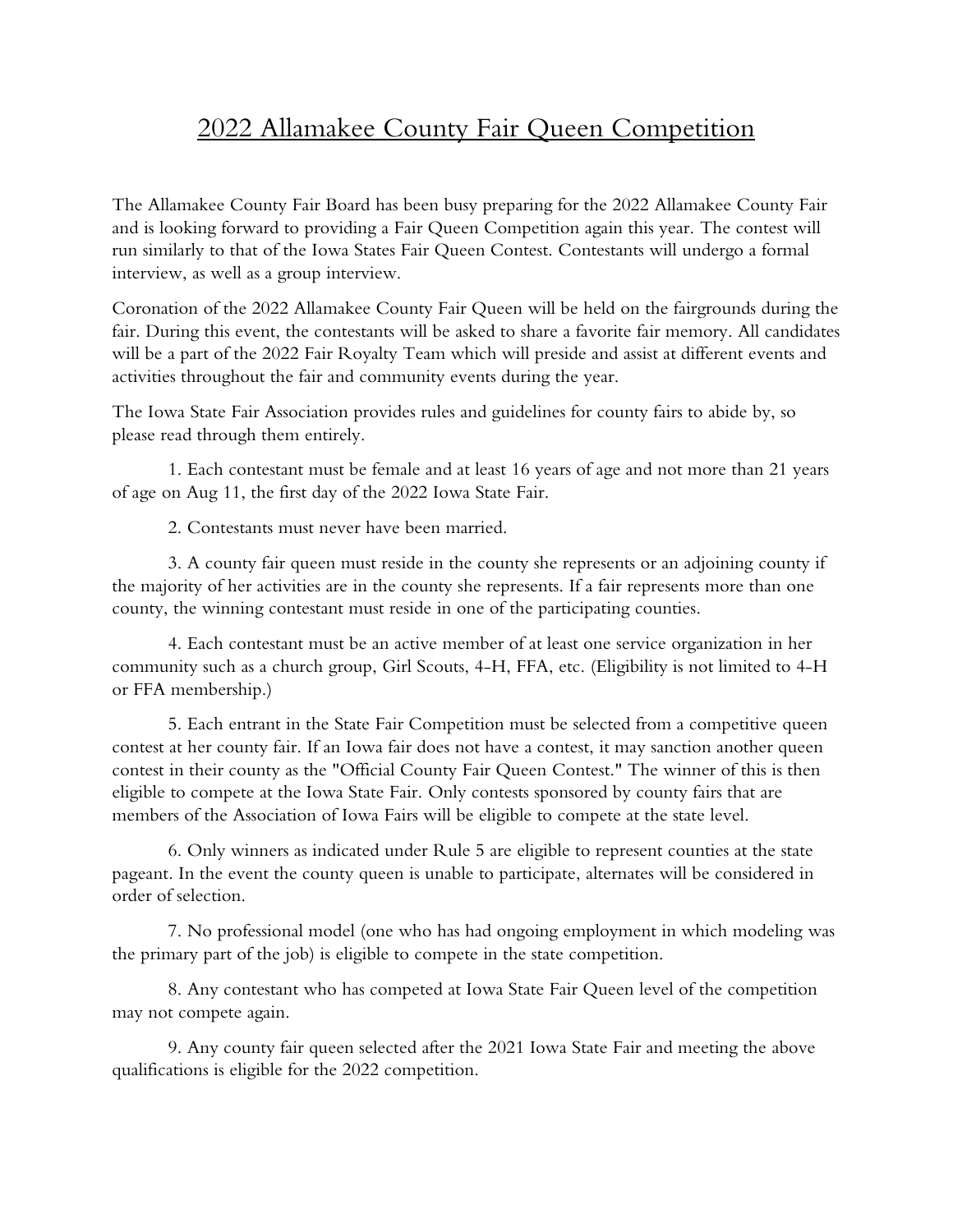10. The Iowa State Fair will accept only one entry per county. Should there be more than one queen contest in the county, it will be the responsibility of the fairs concerned to hold an elimination contest. The only exception to this rule will be in those counties where more than one fair qualifies for membership with the Association of Iowa Fairs. In those cases, both fairs will be eligible to submit candidates for competition.

11. It is the responsibility of each contestant to make arrangements for transportation to and from Des Moines.

12. The county fair queens will be the guests of the Iowa State Fair Wednesday, August  $10<sup>th</sup>$ , through the time of the crowning Saturday evening, August 13th, 2022.

14. County fairs are requested to select their candidates by competition in which personality, leadership, and beauty are judged.

15. A competent committee will select the "Iowa State Fair Queen". Judging comments are not available to the contestants or county representatives. Judging will be based on the following: Personality, Attitude, Appearance and Awareness Leadership and Citizenship - Contribution to Community Overall Appearance, Charm, Poise

16. Each contestant should be prepared to appear in a variety of dress such as street dress or suit, evening dress and casual wear.

17. The winner of the state competition will be crowned "2022 Iowa State Fair Queen." The 2022 Queen will be required to remain at the Fairgrounds for the remaining time of the 2022 Fair.

18. The winner of the state competition must agree to appear for the Iowa State Fair Board in official capacities as requested throughout the year until her successor is crowned. This includes daily appearances at the 2022 Fair and the first three days at the 2023 Fair. The Iowa State Fair will help with food and transportation expenses for these appearances.

19. If the winner cannot reign until a new queen is crowned at the 2023 Fair, she must forfeit her title and all awards associated with it to the first runner-up. She may then accept the title and awards of the first runner-up.

20. The winning contestant at the Iowa State Fair must agree to accept no other queen titles nor endorse any commercial product as "Iowa State Fair Queen" for a period of 12 months following the 2022 Iowa State Fair without the written permission of the Iowa State Fair Board.

21. The winning contestant will receive all the prizes at the time of the finals with the exception of the scholarship. The scholarship will be presented to her after the 2023 Iowa State Fair Queen is selected.

22. The reigning 2022 "Iowa State Fair Queen" is expected to conduct herself in a manner that reflects positively on herself, her family and on the Iowa State Fair. Should the reigning "Iowa State Fair Queen" become involved in any activity, including a drug, alcohol or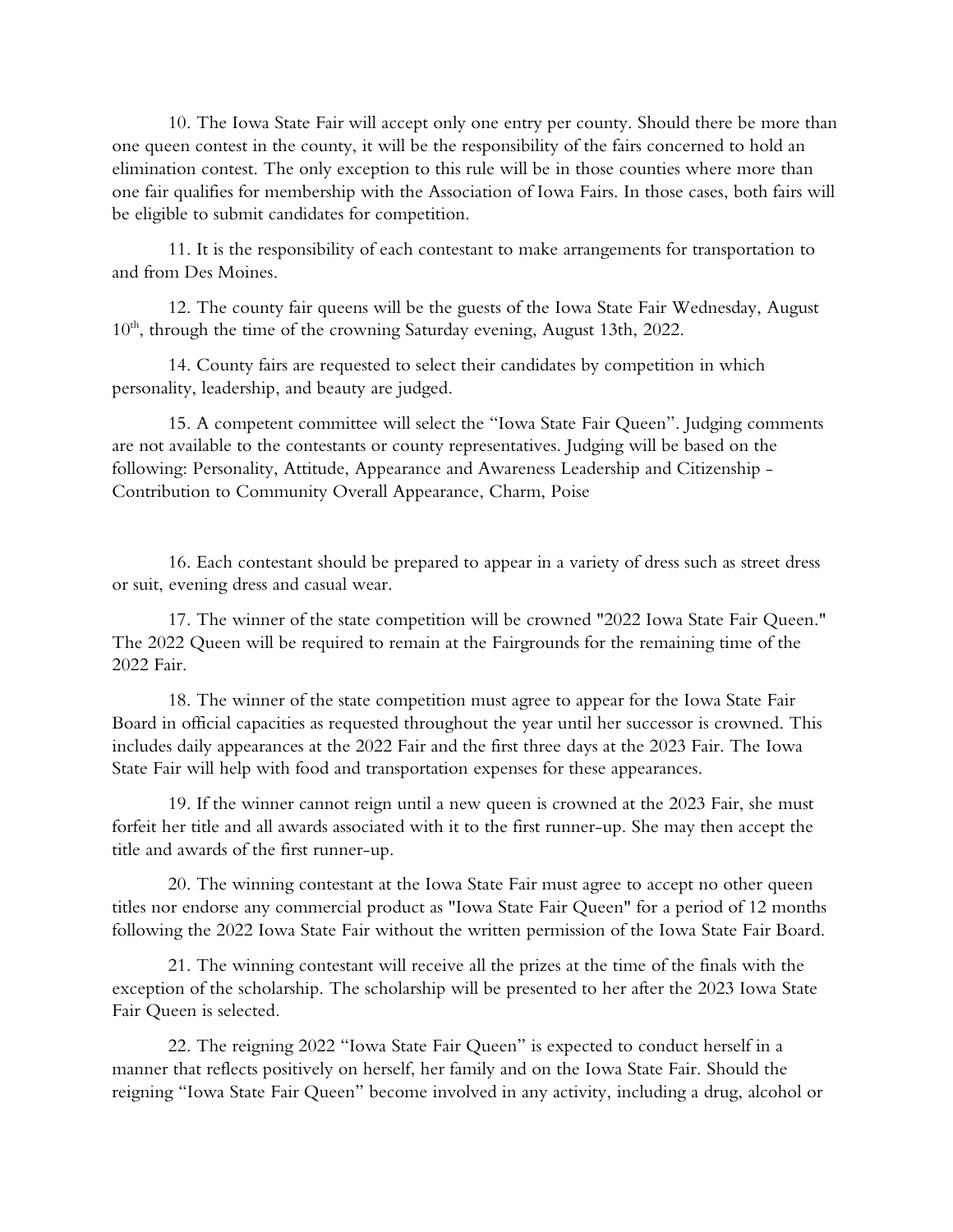tobacco related offense that reflects negatively on herself, her family or the Iowa State Fair, she may be required to forfeit her crown, title and rights to the scholarship award to the first runnerup.

23. Should the 2022 "Iowa State Fair Queen" marry or become ineligible before the 2023 queen is crowned, she will forfeit her title, crown and rights to the scholarship award to the first runner-up. Should the first runner-up marry or become ineligible, she will forfeit title, crown and rights to the scholarship to the second runner-up.

24. The Iowa State Fair Board reserves the right to change and interpret the foregoing rules and regulations at any time as may be deemed expedient.

When signing the completed form, each contestant agrees to the above rules. The first eight individuals to return their forms will be candidates this year, with an absolute maximum of 10 contestants being accepted. Once your application has been received, you will receive further information in the mail. Each contestant competing for the Allamakee County Fair Queen will have her picture and biography printed in the newspaper prior to the Fair.